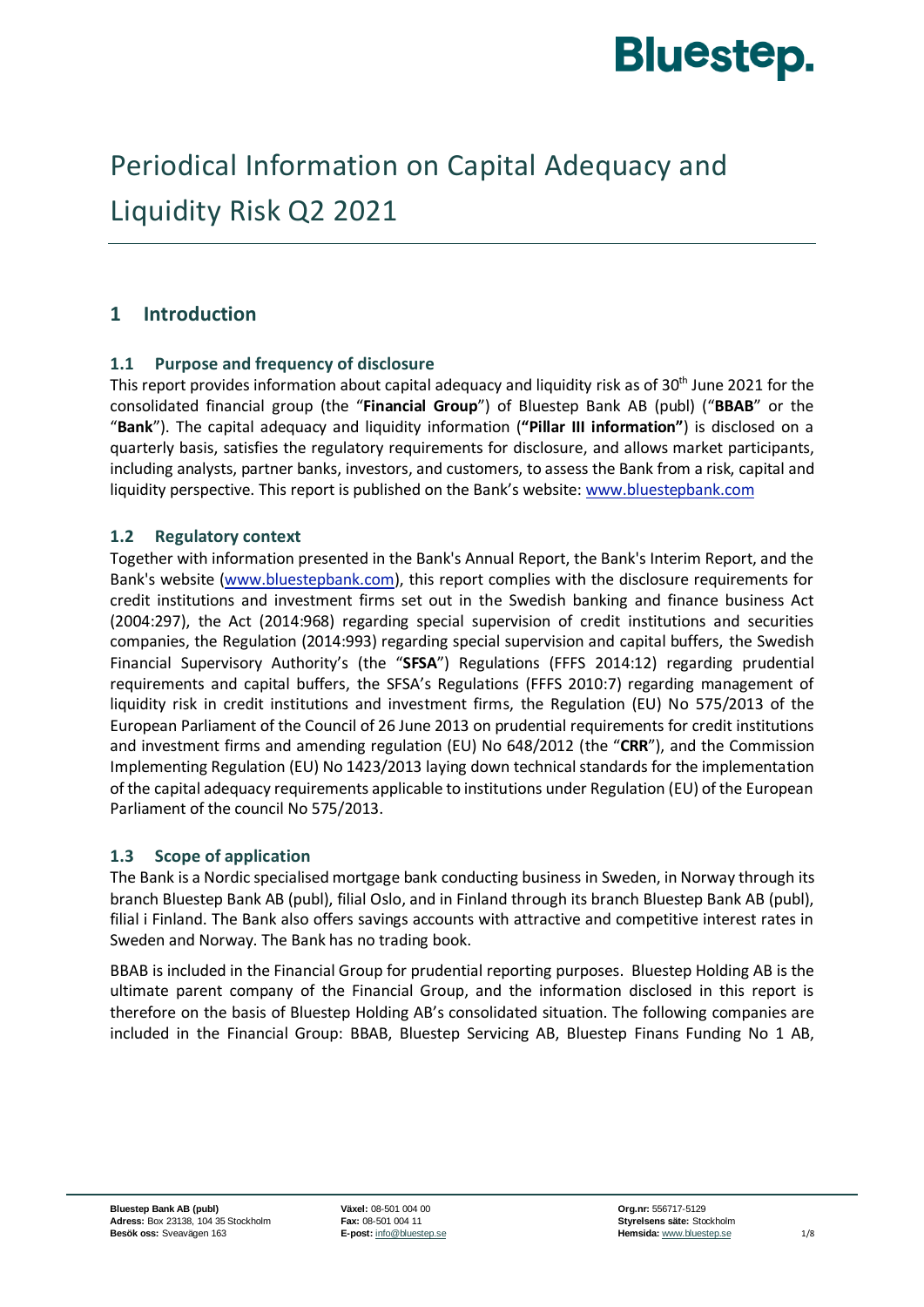# **Bluestep.**

Bluestep Mortgage Securities No 2 DAC<sup>1</sup>, Bluestep Mortgage Securities No 3 DAC<sup>2</sup>, and Bluestep Mortgage Securities No 4 DAC (listed). All entities are subject to full consolidation.

The figure below shows the financial and bank group structure.

Figure 1.1 Financial and Bank Group structure



#### **1.4 Exclusion of non-material, proprietary and confidential information**

The information in this report is prepared solely to meet the disclosure requirements, and to provide certain specified information about capital adequacy and liquidity risk, and for no other purpose. The disclosures do not constitute any form of financial statements relating to the Financial Group, or any form of contemporary or forward-looking record or opinion about the Financial Group.

In order not to conflict with requirements under accounting standards, and to ease the validation process, the quantitative basis of the disclosures is extracted from the mandated set of reporting explaining the annual financial statements unless otherwise mentioned.

In accordance with Article 432 in the CRR, the Board may choose to omit certain information from publication of this report if the information is deemed immaterial, proprietary, or confidential. These conditions are specified in the regulation as:

- Information is regarded as material if its omission or misstatement could change or influence the assessment or decision of a user relying on that information for the purpose of making economic decisions.
- Information is regarded as proprietary if disclosing it to the public would undermine the Bank's competitive positions.
- Information is regarded as confidential if the Bank has obligations to customers or other counterparty relationships binding it to confidentiality.

If this would be the case, the Bank will state the fact that the specific items of information are not disclosed.

<sup>1</sup> Since February 2019, Bluestep Mortgage Securities NO 2 DAC is a dormant company with no activity and is under liquidation.

<sup>&</sup>lt;sup>2</sup> Since May 2020, Bluestep Mortgage Securities NO 3 DAC is a dormant company with no activity and is under liquidation.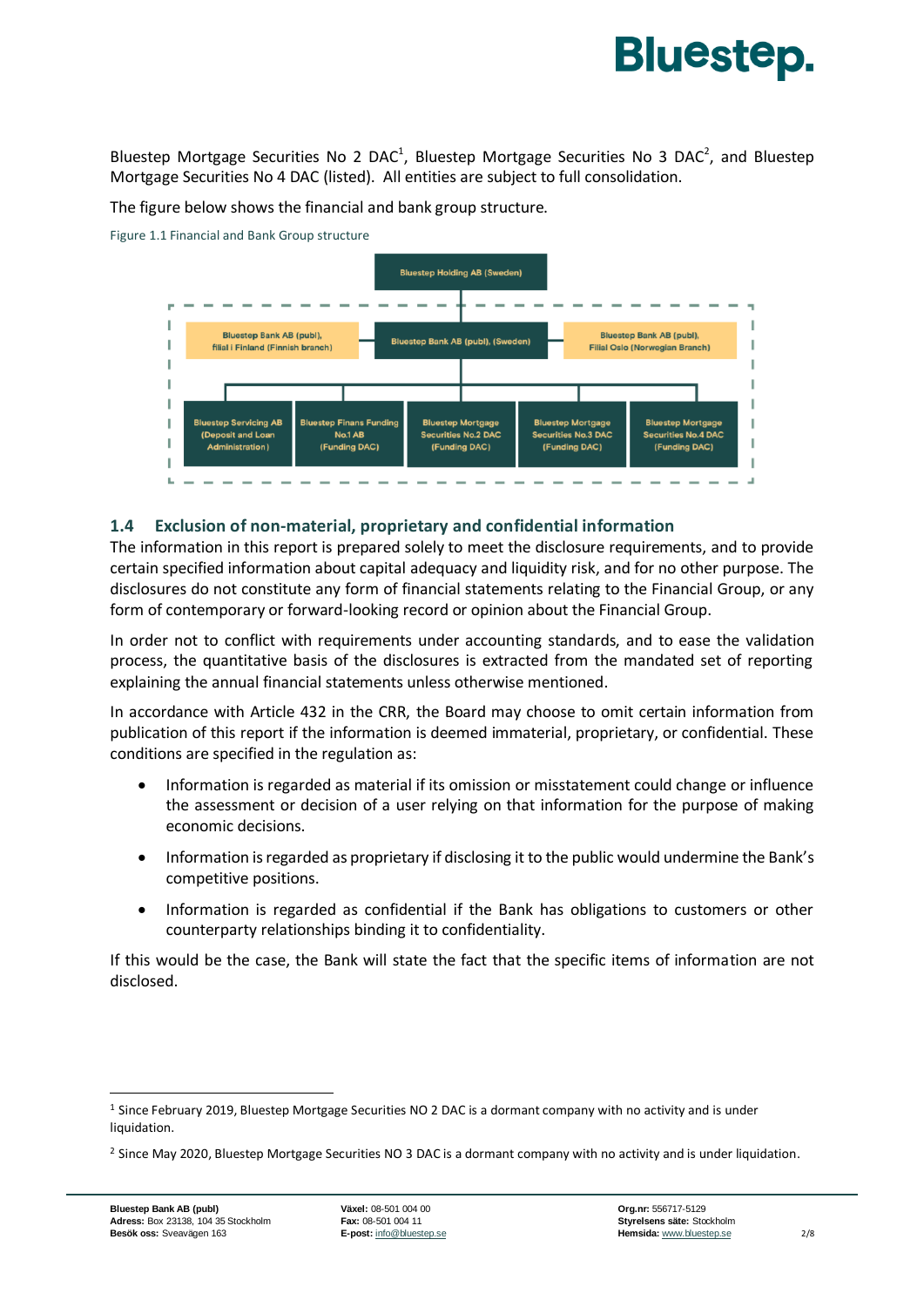

## **2 Capital adequacy position**

This section addresses the own funds and capital adequacy of the Financial Group, as well as information about the methodology, requirements and conclusions reported to the SFSA as part of the quarterly COREP reporting and the annual ICLAAP report.

#### **2.1 Own funds**

BBAB and the Financial Group shall at all times satisfy Common Equity Tier 1 capital ("**CET1**") ratio of at least 4.5%, Tier 1 capital ratio of at least 6%, total capital ratio of at least 8%, and the institutionspecific buffer requirements.

Own funds and its composition as of the 30<sup>th</sup> of June 2021 and 31<sup>st</sup> of December 2020 are shown in the table below.

|  | Table 2.1 Own funds for the Financial Group |  |  |  |
|--|---------------------------------------------|--|--|--|
|--|---------------------------------------------|--|--|--|

| Own Funds (M SEK)                                                                | 30-Jun-21 | 31-Dec-20 |
|----------------------------------------------------------------------------------|-----------|-----------|
| Common Equity Tier 1 (CET1) capital: instruments and reserves                    |           |           |
| Capital instruments and the related share premium accounts                       | 4,477     | 4,477     |
| of which: instrument type 1                                                      | 4,477     | 4,477     |
| Retained earnings                                                                | 229       | 350       |
| Accumulated other comprehensive income (and other reserves)                      | $-9$      | $-17$     |
| Independently reviewed interim profits net of any foreseeable charge or dividend | 136       | $-121$    |
| CET1 capital before regulatory adjustments                                       | 4,834     | 4,689     |
| CET1 capital regulatory adjustments                                              |           | $-3,072$  |
| Additional value adjustments (negative amount)                                   | $-1$      | $-1$      |
| Intangible assets (net of related tax liability) (negative amount)               | $-3,070$  | $-3,071$  |
| <b>CET1</b> capital                                                              | 1,763     | 1,617     |
| Tier 1 capital $(T1 = CET1 + AT1)$                                               | 1,763     | 1,617     |
| Total capital $(TC = T1 + T2)$                                                   | 1,763     | 1,617     |
| Total risk weighted assets                                                       | 8,052     | 8,223     |
| Capital ratios and buffers                                                       |           |           |
| CET1 (as a % of total risk exposure amount)                                      | 21.9%     | 19.7%     |
| T1 (as a % of total risk exposure amount)                                        | 21.9%     | 19.7%     |
| TC (as a % of total risk exposure amount)                                        | 21.9%     | 19.7%     |
| Institution specific buffer requirement                                          | 2.9%      | 2.9%      |
| of which capital conservation buffer requirement                                 | 2.5%      | 2.5%      |
| of which countercyclical buffer requirement                                      | 0.4%      | 0.4%      |
| CET1 available to meet buffers (as a % of risk exposure amount)                  | 13.9%     | 11.7%     |

#### **2.2 Capital requirements**

Capital requirements are calculated as risk-based capital requirements, and leverage ratio requirements.

#### 2.2.1 Risk-based capital requirements

The risk-based capital requirements are calculated in accordance with the Swedish Acts, the SFSA Regulations and General Guidelines, and the CRR. The risk-based capital requirements consist of the Pillar I minimum capital requirements, the Pillar II capital requirements, and the combined buffer requirements.

The table below gives an overview of methods used for calculating the risk-based capital requirement.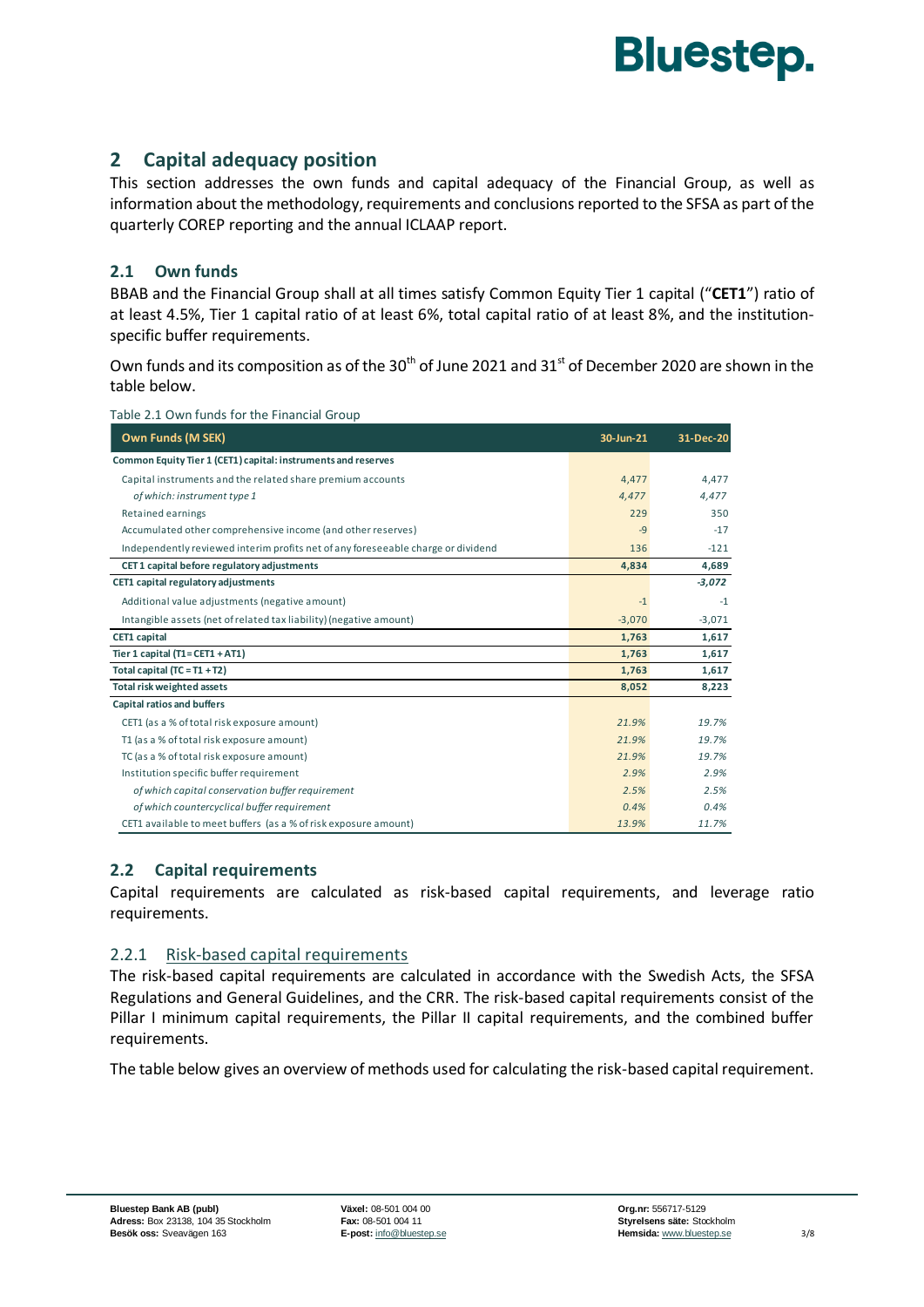# **Bluestep.**

| Risk-based capital requirement       |                                        | <b>Method</b>                            |
|--------------------------------------|----------------------------------------|------------------------------------------|
|                                      | Credit risk                            | <b>Standardised Approach</b>             |
| <b>Pillar I Capital Requirement</b>  | <b>CVA risk</b>                        | <b>Standardised Approach</b>             |
| <b>Minimum Capital Requirement</b>   | Market risk                            | <b>Standardised Approach</b>             |
|                                      | <b>Operational risk</b>                | <b>Alternative Standardised Approach</b> |
|                                      | Concentration risk                     | SFSA Method                              |
|                                      | Interest Rate risk                     | SFSA Method                              |
|                                      | Credit Spread risk                     | SFSA Method                              |
| <b>Pillar II Capital Requirement</b> | Credit risk                            | Internal Method                          |
| Specific Own Funds Requirement       | Foreign Exchange Rate risk             | Internal Method                          |
|                                      | Liquidity risk                         | Internal Method                          |
|                                      | Operational risk                       | Internal Method                          |
|                                      | <b>Business risk</b>                   | Internal Method                          |
|                                      | Strategic risk                         | <b>Internal Method</b>                   |
| <b>Combined Buffer Requirement</b>   | <b>Counter-Cyclical Capital Buffer</b> |                                          |
|                                      | <b>Capital Conservation buffer</b>     |                                          |

Table 2.2 Methods for calculating risk-based capital requirement

*Pillar I minimum capital requirement:* The minimum capital requirements for capital adequacy under Pillar I is that own funds shall constitute of at least 8% of the risk weighted assets ("**RWAs**"). The capital adequacy regulations specify a minimum own funds requirement based on RWAs for credit risk, credit valuation adjustment, market risk (foreign exchange risk), and operational risk.

*Pillar II capital requirement:* Under Pillar II, a process is established for assessing capital adequacy in relation to the risk profile, and for determining whether additional capital is required to cover these risks. As part of the Internal Capital and Liquidity Adequacy Assessment Process ("**ICLAAP**"), material risks are assessed in quantitative as well as qualitative terms, to determine the Pillar II capital requirement. The Pillar II requirement is additional to Pillar I requirement.

*Combined buffer requirement:* Additional capital buffers is held to absorb losses in periods of financial stress, and shall be met with CET1 capital.

The applicable countercyclical capital buffer ("**CCyCB**") factors are 0% in Sweden and Finland, and 1% in Norway.

The risk-based capital requirement is calculated based on the RWAs. The table below shows the breakdown of the RWAs for the Financial Group.

The Bank does not apply credit risk mitigation techniques.

| <b>Risk Weighted Assets (M SEK)</b>                                                                             | 30-Jun-21 | 31-Dec-20 |
|-----------------------------------------------------------------------------------------------------------------|-----------|-----------|
| <b>TOTAL RISK WEIGHTED ASSETS</b>                                                                               | 8,052     | 8,223     |
| RISK WEIGHTED EXPOSURE AMOUNTS FOR CREDIT, COUNTERPARTY CREDIT AND DILUTION<br><b>RISKS AND FREE DELIVERIES</b> | 6,795     | 7,087     |
| Institutions                                                                                                    | 342       | 444       |
| Corporates                                                                                                      | $\Omega$  |           |
| Retail                                                                                                          | 33        | 558       |
| Secured by mortgages on immovable property                                                                      | 5,953     | 5,638     |
| Exposures in default                                                                                            | 349       | 324       |
| Covered bonds                                                                                                   | 25        | 29        |
| Claims on institutions and corporates with a short-term credit assessment                                       | $\Omega$  |           |
| Equity                                                                                                          | 11        | 11        |
| Other items                                                                                                     | 82        | 84        |
| TOTAL RISK EXPOSURE AMOUNT FOR POSITION, FOREIGN EXCHANGE AND COMMODITIES RISKS                                 | 405       | 310       |
| Foreign Exchange                                                                                                | 405       | 310       |
| TOTAL RISK EXPOSURE AMOUNT FOR OPERATIONAL RISK                                                                 | 831       | 775       |
| TOTAL RISK EXPOSURE AMOUNT FOR CREDIT VALUATION ADJUSTMENT                                                      | 21        | 52        |

Table 2.3 Risk weighted exposure amounts for the Financial Group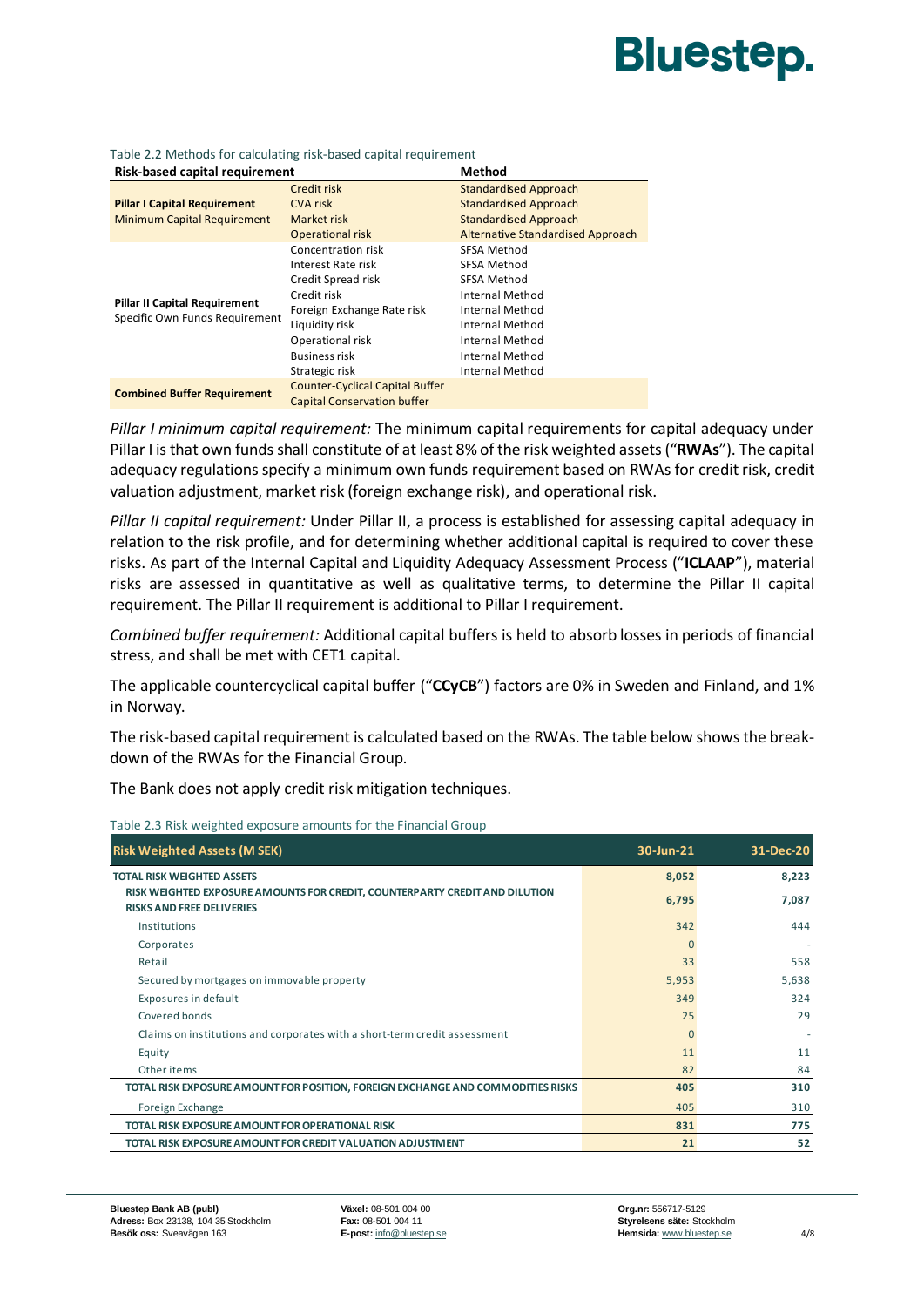

The total capital requirements for the Financial Group are shown in the table below.

| Table 2.4 Total capital requirements for the Financial Group |  |
|--------------------------------------------------------------|--|
|--------------------------------------------------------------|--|

| Total capital requirements (M SEK)                        | 30-jun-21 | 31-dec-20 |
|-----------------------------------------------------------|-----------|-----------|
| Pillar I capital requirement                              | 644       | 658       |
| Pillar II capital requirement                             | 87        | 82        |
| of which concentration risk                               | 73        | 75        |
| of which interest rate risk arising from non-trading book | 11        | 7         |
| of which credit spread risk                               | 3         |           |
| <b>Combined buffer requirement</b>                        | 235       | 237       |
| of which capital concervation buffer                      | 201       | 206       |
| of which countercyclical capital buffer                   | 34        | 31        |
| Sum capital requirements                                  | 967       | 977       |

| Totalt capital requirements (% RWA) | 30-jun-21 | 31-dec-20 |
|-------------------------------------|-----------|-----------|
| Pillar I capital requirement        | 8,0%      | 8.0%      |
| Pillar II capital requirement       | 1,1%      | 1,0%      |
| <b>Combined buffer requirement</b>  | 2,9%      | 2,9%      |
| Sum capital requirements            | 12,0%     | 11,9%     |

It should be noted that compared to the 2020 Annual Report, the Pillar II capital requirement for concentrations risk as of year-end 2020 has been adjusted, resulting in approximately SEK 2m increase of capital requirement.

#### 2.2.2 Leverage ratio requirements

Table 2.5 Leverage ratio for the Financial Group

The leverage ratio requirements are calculated in accordance with the Swedish Acts, the SFSAs Regulations and General Guidelines, and the CRR. The leverage ratio is a non-risk-based measure to limit build-up of leverage on the balance sheet. The leverage ratio is calculated as the ratio between Tier 1 capital and the leverage ratio exposure amount, comprising of on- and off-balance sheet exposures.

The table below shows the leverage ratio for the Financial Group, and indicates a sound leverage ratio level.

| Leverage ratio calculation (M SEK) | 30-iun-21 | 31-dec-20 |
|------------------------------------|-----------|-----------|
| Total Leverage Ratio exposure      | 20 095    | 20 375    |
| Tier 1 Capital                     | 1763      | 1617      |
| <b>Leverage Ratio</b>              | 8,8%      | 7.9%      |

The Bank shall meet a minimum leverage ratio requirement of 3% under the CRR II as of 28 June 2021. The leverage ratio has increased during H1 2021, mainly driven by increased Tier 1 capital, and further enhanced by divestment of the Personal loan portfolio, and lower cash exposure with other credit institutions.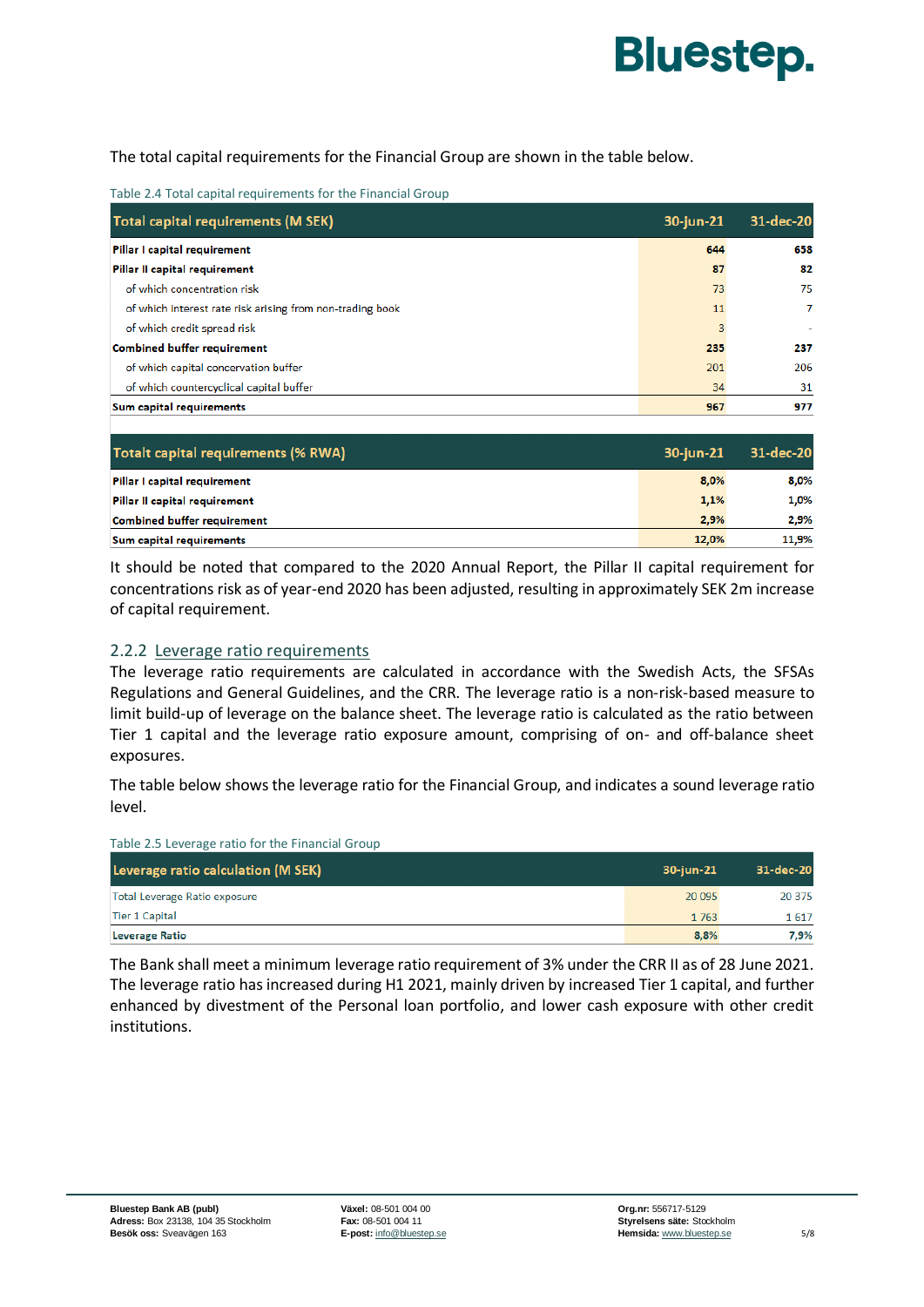

## **3 Liquidity Position**

This section addresses the liquidity situation of the Financial Group.

#### **3.1 Liquidity risk management**

The liquidity risk management is based on having sufficient available liquidity and a strong funding base, and the liquidity strategy supports this by having sufficient liquidity reserve ("**LR**") at all times.

The liquidity risk management strategy specifies how liquidity risks should be managed to not exceed the set risk appetite, risk tolerance and risk limits. The fundamental objective of the liquidity strategy is to ensure that surplus funds should be invested securely in highly liquid instruments. Liquidity is invested in assets compliant under the Liquidity Coverage Ratio ("**LCR**") definitions at the time of acquisition.

The Head of Treasury is responsible for the day-to-day management of liquidity risk, and identifies, assesses, manages, monitors, controls, and reports liquidity risks for all relevant counterparties, investments and/or funding sources.

Despite the fact that the Bank operates in several countries, the liquidity decisions are cost-based, and the costs are calculated for liquidity and taken into account in the internal pricing and performance measures. The costs for liquidity reflect the current cost of refinancing and the cost incurred to maintain a liquidity reserve.

Assets and liabilities (for on- and off-balance sheet items) are placed into different time-horizons, from one day up to over 18 months. When calculating the efficiency of the liquidity reserve, all net cash outflows are calculated and the cumulative calculated net cash flow value over time determine the maximum time horizon the liquidity buffer could cover such outflows (i.e. survival horizon).

Identified liquidity risks are continuously monitored to ensure that the management and controls of risks are effective, and that the risks and risk profile are within set risk appetite, risk tolerance, and risk limits. The monitoring is mainly performed by daily monitoring of key risk indicators (e.g. LR ratios in relation to retail deposits or total liabilities, deposit in- and outflows etc.) in the Treasury function's internal models and planning tools and the treasury system. If any of the liquidity ratios falls to a stressed level, the Contingency Funding Team will be notified, the underlying reason for the stressed level identified and appropriate responses implemented as needed.

Control of liquidity risk ensures a sound liquidity risk management. The Treasury function performs own risk controls, and the Risk Management function performs independent controls of liquidity risk including the liquidity risk level and validation of models for liquidity risk.

Sensitivity analysis, stress tests and scenario analysis are performed to manage liquidity under abnormal conditions. Under the stress tests, it is assumed no access to unsecured market financing, and that the general public will make substantial deposit withdrawals. If existing credit facilities are utilised as a part of the funding, undrawn portions of them shall be excluded from the final liquidity calculation. The stress tests are based on the current risk profile, varying degrees of stress and duration and take into consideration both firm-specific and market-related stresses, scenarios should be tested both individually and in combination, and take into consideration intraday liquidity and the need for liquidity for time-critical payments.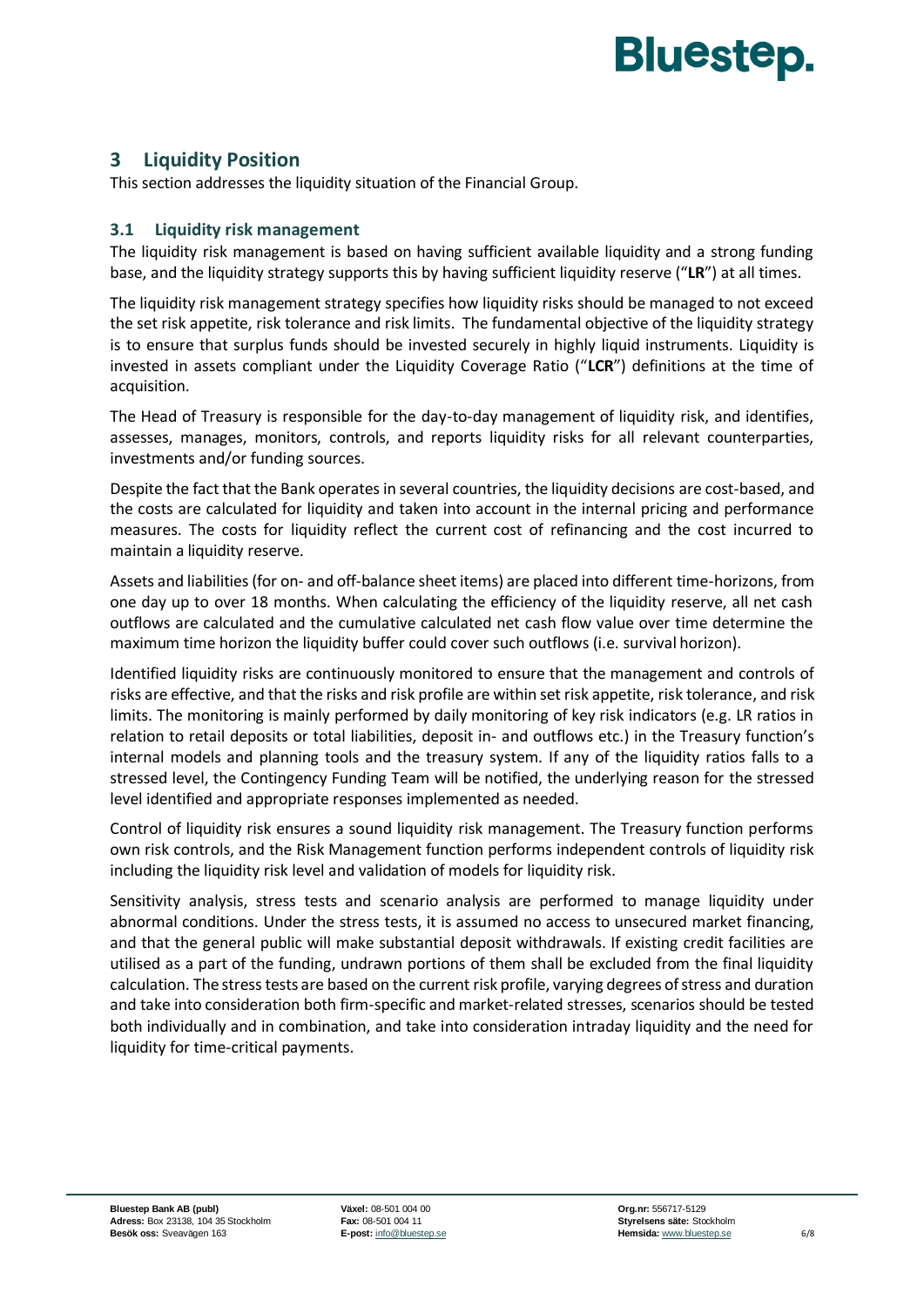

#### **3.2 Liquidity planning**

The liquidity contingency planning enables rapid responses to mitigate the risks related to the size of liquidity reserve, and addresses the range from low-impact to high-impact events as well as outlining the response to unforeseen liquidity shortfalls. The aim is to enable to take advantage of the most economical funding sources as appropriate to manage the interest rate risk, FX risk and funding costs.

Available funding sources that could be used are, for example, share capital/shareholders contributions, Tier 1 and Tier 2 instruments, retail deposits, issuing covered bonds or senior preferred bonds, contracted credit facilities in secured or unsecured form, placing senior notes (e.g. RMBS) to investors, excess liquidity reserve, and selling alternative assets that the Bank owns.

#### **3.3 Liquidity metrics**

The LCR for the Financial Group is shown in the table below, and is well above the regulatory minimum LCR requirement of 100%.

| Liquidity Coverage Ratio (M SEK)                  | 30-Jun-21 | 31-Dec-20 |
|---------------------------------------------------|-----------|-----------|
| <b>Liquidity Coverage Ratio</b>                   | 463%      | 439%      |
| High quality liquid assets                        | 1,002     | 1,076     |
| <b>Total Outflows</b>                             | 866       | 981       |
| Outflows from retail deposits                     | 822       | 940       |
| Other outflows                                    | 44        | 41        |
| Total inflows (Max 75% of total outflows)         | 649       | 736       |
| Inflows from retail customers, lending activities | 199       | 211       |
| Other inflows                                     | 1.197     | 1,700     |

The table below shows the composition of the liquidity reserve.

#### Table 3.2 Liquidity reserve at Financial Group level

| <b>Liquidity Reserve (M SEK)</b>                                                                   | 30-Jun-21 | 31-Dec-20 |
|----------------------------------------------------------------------------------------------------|-----------|-----------|
| Cash and balances with central banks                                                               | 350       | 402       |
| Deposits in other banks                                                                            | 1.498     | 1.945     |
| Securities issued or guaranteed by sovereigns, central banks or<br>multinational development banks | 445       | 438       |
| Covered bonds                                                                                      | 253       | 288       |
| Issued by other institutions                                                                       | 253       | 288       |
| Securities issued by financial corporates                                                          |           |           |
| (excl. Covered bonds)                                                                              |           |           |
| Total                                                                                              | 2.546     | 3.074     |

The table below shows the net stable funding ratio ("**NSFR**") with available and required stable funding.

| Table 3.3 Net stable funding ratio |           |           |
|------------------------------------|-----------|-----------|
| Net stable funding ratio (M SEK)   | 30-Jun-21 | 31-Dec-20 |
| Net stable funding ratio           | 127.4%    | 132.9%    |
| Available stable funding           | 17.420    | 18,268    |
| Required stable funding            | 13.670    | 13,745    |